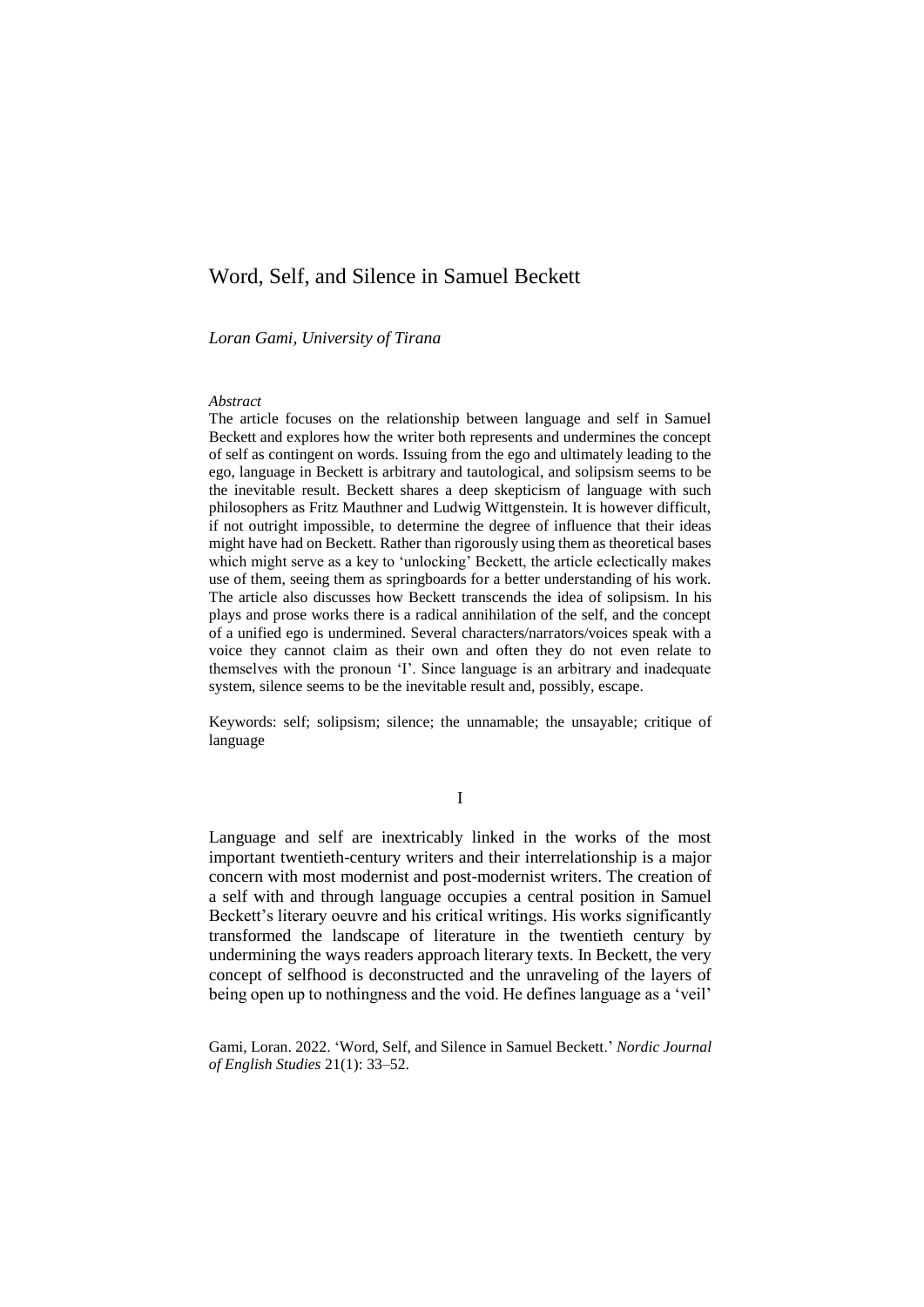which should be 'torn apart' in order to get to that 'something or nothing' behind it. (qtd. in Fehsenfeld 2009: 518) Therefore, his whole oeuvre might be regarded as a critique of language in that it is constantly probing and pushing the limits of the sayable.

In this probing of the limits and limitations of language, Beckett shares many concerns with those writers and philosophers who have shown skepticism about language as an adequate means of communication. Such philosophers as Fritz Mauthner and Ludwig Wittgenstein were especially skeptical of the existence of a stable relationship between language and reality and their writings—especially those of Wittgenstein, with Mauthner remaining a relatively obscure source—exerted considerable influence in the twentieth-century history of ideas. Several articles and book chapters are devoted to whether Beckett's attitude on language was conditioned and shaped by the ideas of the two philosophers or whether, without denying the author's familiarity with these concepts, their impact was marginal to Beckett's worldview. It should be noted, however, that this article's objective is not the exploration of those philosophical ideas per se, but only insofar as they prove valuable when analyzing Beckett's work. Thus the premise of the article is not to start from Wittgenstein or Mauthner's theories and to try to find examples from Beckett's oeuvre which serve to illustrate these theories. Instead, this article draws attention to Beckett's attitude towards language and tentatively suggests points in common his work might have with the two philosophers' *sprachkritik*. It is undeniable that many of the ideas of Mauthner and Wittgenstein are also a major preoccupation in Beckett and these considerations are inevitably linked with his concept of self. The exploration of self through and beyond language will also be dealt with in the second and third part of the article. It should be noted from the very start, nonetheless, that the philosopher in Beckett was always subordinate to the artist. His works are *sui generis* and are first and foremost artistic products, in which, philosophical ideas which are variegated and might include those of Heraclitus, Descartes, Geulincx, Kant, Berkeley, Husserl, or Mauthner—can only be cautiously traced. Rather than asserting that Beckett's works have clear references to these various philosophical ideas the reader might only detect their echoes and shadows in his literary works. Consequently, to steadfastly persevere in making it a point that such and such philosophy is the key to getting at the meaning behind Beckett is to be wide of mark.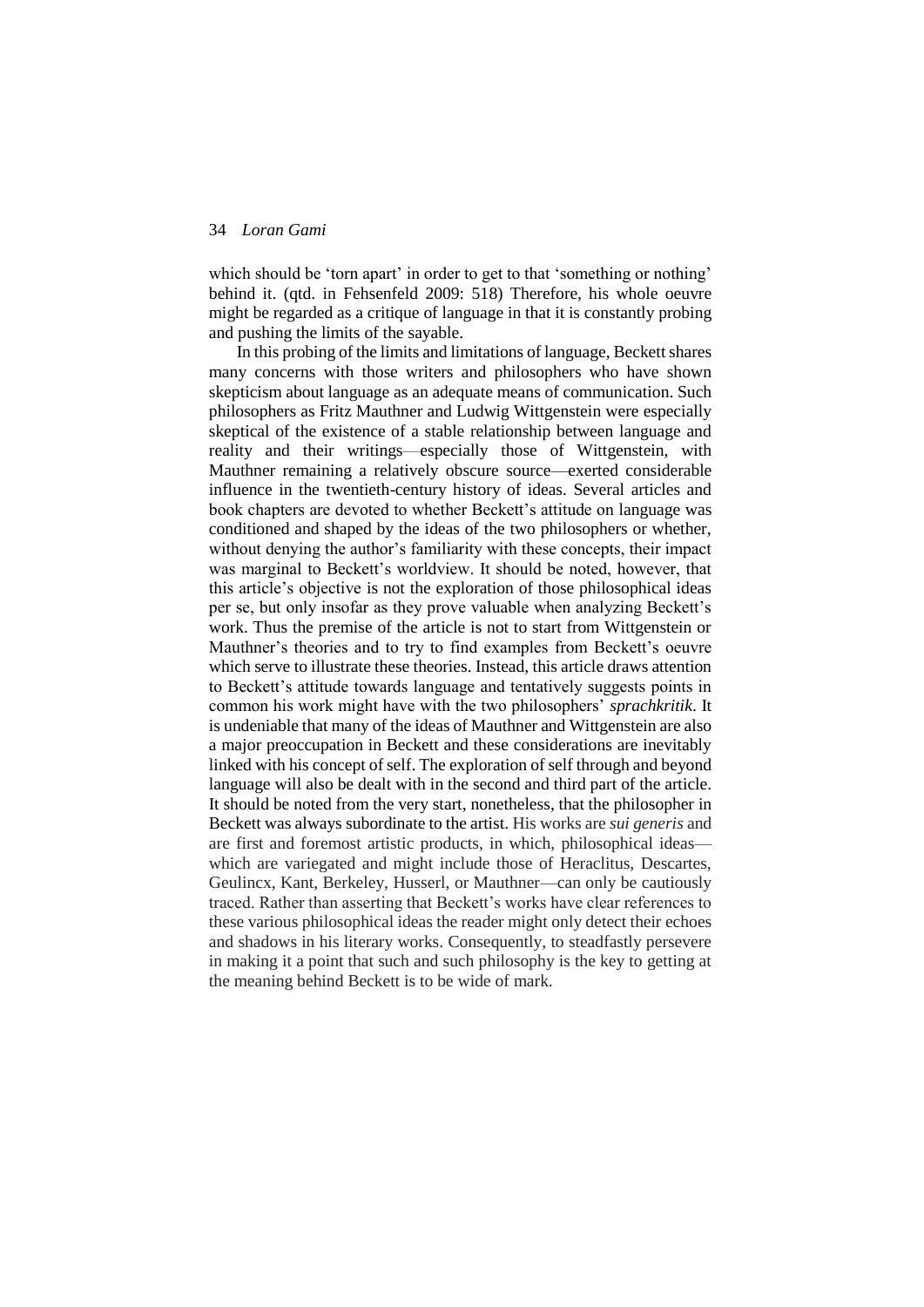#### *Word, Self, and Silence in Samuel Beckett* 35

It is necessary to give a brief overview of a number of critical works that have dealt with the 'language problem' in Beckett's oeuvre. From such early readers and critics of Beckett as Martin Esslin onwards there has been a growing and renewed interest in this realm of Beckett criticism. Dirk Van Hulle and Mark Nixon state that Beckett's reading of Wittgenstein not only 'affirmed his own views and purposes' but also served to 'embolden' his skeptical attitude towards language (qtd. in Furlani 2015: 66). Van Hulle also writes about the possible influence of Mauthner's *Beiträgezueiner Kritik der Sprache* (*Contributions to a Critique of Language*) on Beckett's linguistic skepticism and gives a list of critical works that have treated similarities between Mauthner's ideas and Beckett, some of which will also be treated here (Van Hulle 2011: 210–211). In her article 'Samuel Beckett, Fritz Mauthner, and the Limits of Language', Linda Ben-Zvi gives a useful account of these similarities and all references to Mauthner here have been taken from Ben-Zvi and Gershon Weiler's work. An interesting debate between Jenny Skerl and Ben-Zvi followed the publication of Ben-Zvi's article. Skerl focuses on Beckett's novel *Watt* and claims that Ben-Zvi' [had failed] to point out that Beckett first becomes a 'Mauthnerian' artist in *Watt*'. In her reply, Ben-Zvi however cautions against any such pigeonholing of Beckett's works (Van Hulle 2011: 225–226). Suggesting that critics depart from the verifiability method when analyzing Beckett, Matthew Feldman has drawn attention to the historical contextualization or facts, that is, archival facts, in Beckett studies. He warns critics against setting out to find 'verifications' of their own preferred theory or system in the works of Beckett, a method which, after all, aims to corroborate the validity of the theory they start with. Bruno Clément expresses the same concern when, referring to Beckett criticism in the last two-three decades, declares that 'modern criticism is making the work of Beckett do what they want it to do.' (120) Feldman, for instance, challenges Ben-Zvi's theory that Beckett had already come into contact with Mauthner's work as early as 1929 and, by following the archival evidence, including Beckett's manuscripts and letters, favors a much later date: 1938. (Feldman 2006a: 377–382) He, however, affirms that 'Mauthner's hand in Beckett's literary development is unequivocal.' (Feldman 2006b: 144).

It is not easy to throw light on any affinity Beckett might have with Mauthner and Wittgenstein, considering that the writer himself was reticent and reluctant to elucidate his work. John Pilling traces the possible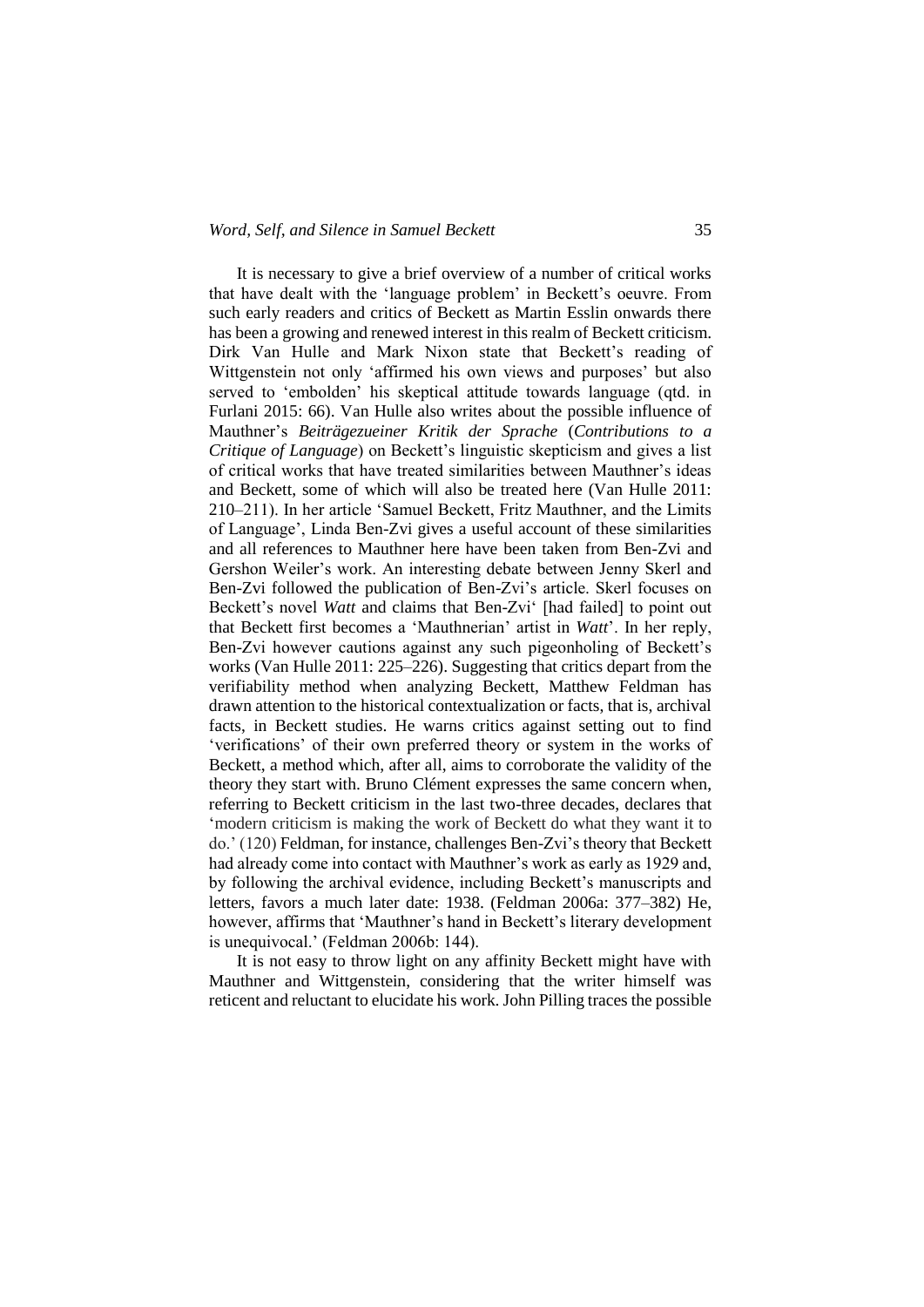evidence that might link Beckett with Mauthner. Pilling opens his article 'Beckett and Mauthner Revisited' by asking the question: 'How much did Beckett actually owe to Mauthner?' (Gontarski 2006: 159). He shows that Beckett had read whole passages from Mauthner to Joyce when both writers met in Paris. Pilling however modified his stance concerning Mauthner's influence on Samuel Beckett by dismissing it as 'little more than a ghost for Beckett.' (165) Beckett himself has given hints of having read Mauthner in his novel *Watt* and in his radio piece *Rough for Radio II*, in which the author mentions his name. Van Hulle also refers to the 'Whoroscope' notebook in which Beckett jotted down a phrase from Mauthner as well as Beckett's typed notes preserved at Trinity College Dublin (Van Hulle 2011: 210, 218). His knowledge of Wittgenstein's ideas and their impact on his work is also a disputable matter, considering that Beckett himself declared that he came into contact with his work as late as the year 1961, when he had already written his best-known prose and theater works (Fletcher: 87–88). Finding affinities between Beckett and Wittgenstein or Mauthner is further complicated by the relationship between the two philosophers: Wittgenstein attacked Mauthner's views on language. It might be argued, however, that for all his dissociation from Mauthner, Wittgenstein is indebted to Mauthner's emphasis upon critique of language as the ultimate purpose of philosophy. This article however does not undertake a discussion of the differences between Mauthner and Wittgenstein, a task that is better left to experts in philosophy. What is pertinent here is what these two philosophers have in common: their skepticism of language and their common belief that, unless the fundamental issues related to language are explored, one can never achieve meaningful insight into philosophy. It is this aspect of their thought that will be of use here. What Beckett shares with the two philosophers is their insistence on querying the limits and efficiency of language. This was the fundamental question that all philosophers should put to themselves before trying to solve whatever philosophical issues they set out to analyze. Furlani writes that Wittgenstein's *Tractatus* 'could offer to Beckett the most auspicious philosophical corroboration of what he regarded as the mandate of the arts, to run up against the limits of language' (Furlani 2015: 71–72). Probing the boundaries, tautologies, and inadequacies of language would inevitably lead them to a radical skepticism of language and, ultimately, to silence, a topic which is discussed in the third and last part of the article.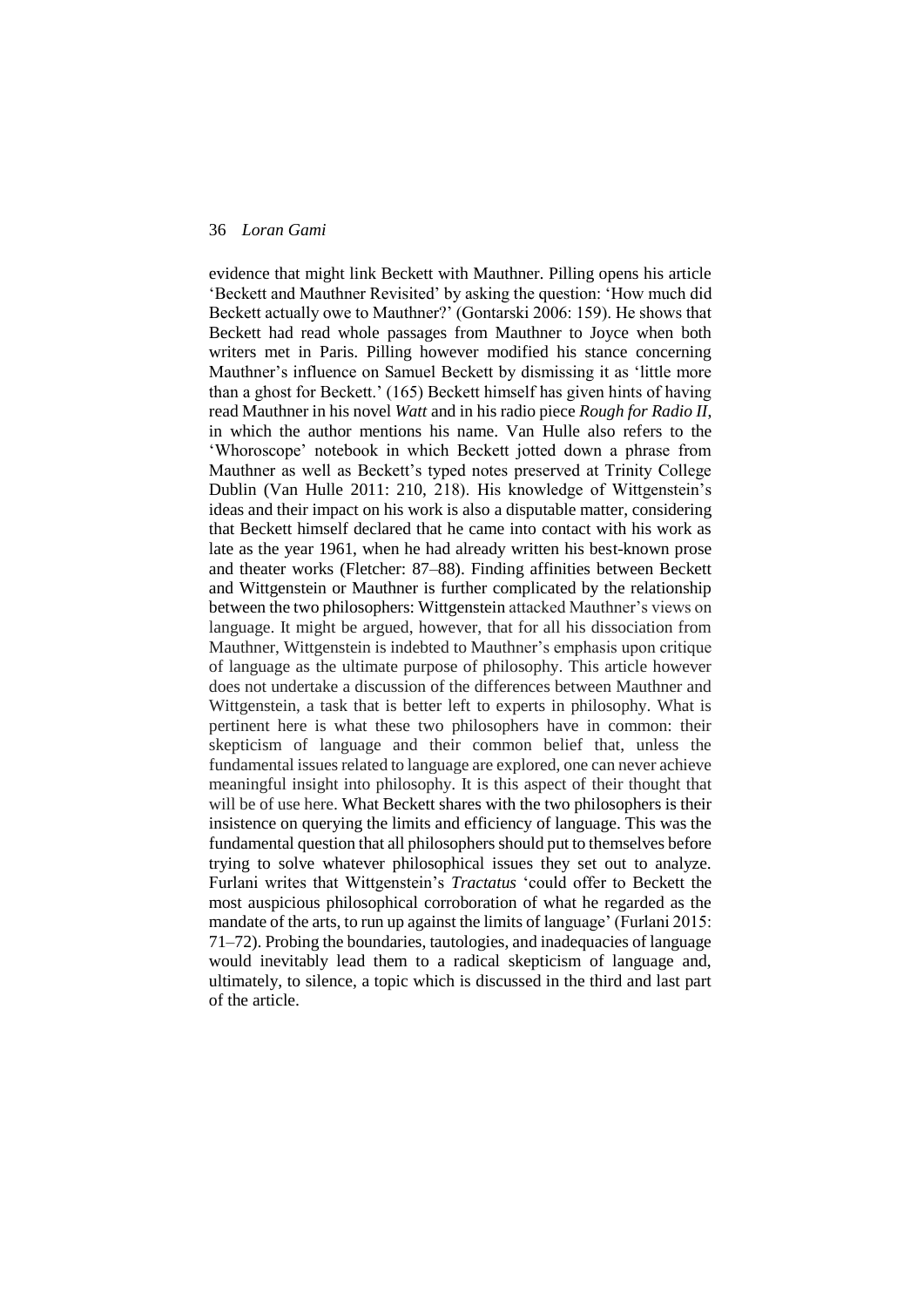#### II

Sometimes Beckett's characters endow words with personal meaning. Even though the characters are aware of the shared meaning of the words they exchange, conversations in Beckett's plays often sound more like parallel monologues than real conversations. The solipsistic shell hinders any possibility of a language that is mutually intelligible and that could serve as a common ground of understanding. Mrs Rooney in the radio play *All That Fall* clearly expresses this plight. She asks her husband: 'Do you find anything … bizarre about my way of speaking? [….] [Pause.] No, I mean the words. [Pause. More to herself.] I use none but the simplest words, I hope, and yet I sometimes find my way of speaking very … bizarre' (Beckett 1990a: 173). And later in the play the dialogue between Mr and Mrs Rooney follows in the same vein:

- MRS ROONEY: No, no, I am agog, tell me all, then we shall press on and never pause, never pause, till we come safe to haven.
- [*Pause.*]
- MR ROONEY: never pause … safe to haven … Do you know, Maddy, sometimes one would think you were struggling with a dead language.
- MRS ROONEY: Yes indeed, Dan, I know full well what you mean, I often have that feeling, it is unspeakably excruciating.
- MR ROONEY: I confess I have it sometimes myself, when I happen to overhear what I am saying. (Beckett 1990a: 194)

According to Mauthner, people cannot ascribe the same meaning to words, first, because words emerge out of individual experiences and, second, because words are, at best, only metaphorical representations of previous sense experiences. Thus, even though people assume that they communicate with one another, this is not the case since they are not thinking about the same thing even when using the same words (Ben-Zvi 1980: 195). Mauthner maintains that '[o]ne cannot be sure that any word is used by someone else in the same sense,' (Weiler 1958: 82) thereby confirming the idea of a self unable to communicate, closed in a solipsistic shell.

However, arguably, the very act of communication of solipsism paradoxically refutes the very basis of solipsism. Referring to Beckett's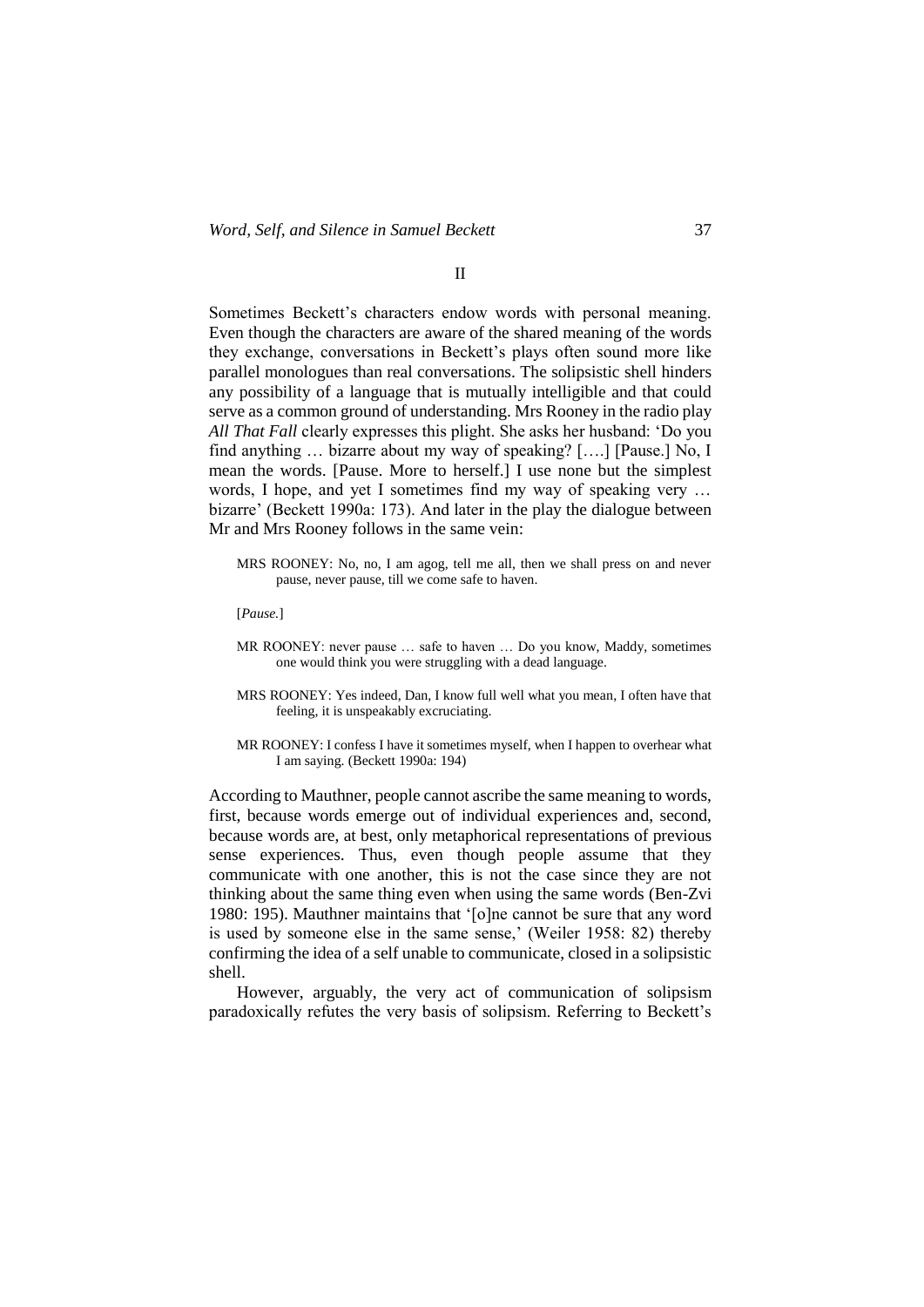novella *Company*, Furlani maintains that Beckett finds a way out of solipsism precisely by following 'a Wittgensteinian route' and that this whole process entails 'an encounter', one which 'textuality multiplies' (Furlani 2012: 47). Beckett's characters, especially those of his later works, are never alone, since they are always in the company of words. Thus there is a contradiction between the professed uncommunicability of the 'I' on the one hand, and the very act of communication which negates that uncommunicability on the other. Ultimately it is this negation of uncommunicability that seems to relieve the gloom and impasse in Beckett's work. There is, however, much in Beckett that counters this idea. In *The Unnamable*, for instance, the solipsistic shell is impermeable:

The whole world is here with me. I'm the air, the walls, the walled-in one. Everything yields, opens, ebbs, flows. Like flakes. I'm all these flakes […] Wherever I go I find me, leave me, go towards me, come from me: nothing ever but me, a particle of me, retrieved, lost, gone astray. (Beckett 1965: 335)

It's I who am doing this to me, I who am talking about me […] there's someone there, someone talking to you (about you, about him). Then a second, then a third. […] Then all three together […] talking to you (about you, about them) […] Then they depart, one by one, and the voice goes on. It's not theirs: they were never there. There was never anyone but you, talking to you about you. (Beckett 1965: 343)

Mauthner and Wittgenstein are skeptical of language being an adequate system of representation. Wittgenstein's philosophical thought altered significantly from his earlier work *Tractatus Logico-Philosophicus* to his later influential *Philosophical Investigations.* In *Tractatus*  Wittgenstein affirms that words grouped in sentences correspond to objects. Every single sentence refers to a single object. But in *Philosophical Investigations*, he refutes this idea by claiming that there is no essential link between words and objects. Here he affirms that words do not have well-defined meanings but only uses. He, moreover, adds that misunderstanding originates because of the incorrect use of language and that before trying to solve philosophical problems, philosophers should be concerned about the language they use. For Wittgenstein, most of the philosophical issues arise out of the incorrect uses of language and inaccurate linguistic formulation. Thus, these philosophical problems 'result from the fact that we do not understand the logic of our language' and he declares that 'all philosophy is a "Critique of language"' (Wittgenstein 2001: 4.0031). Similarly, in his monograph on Proust,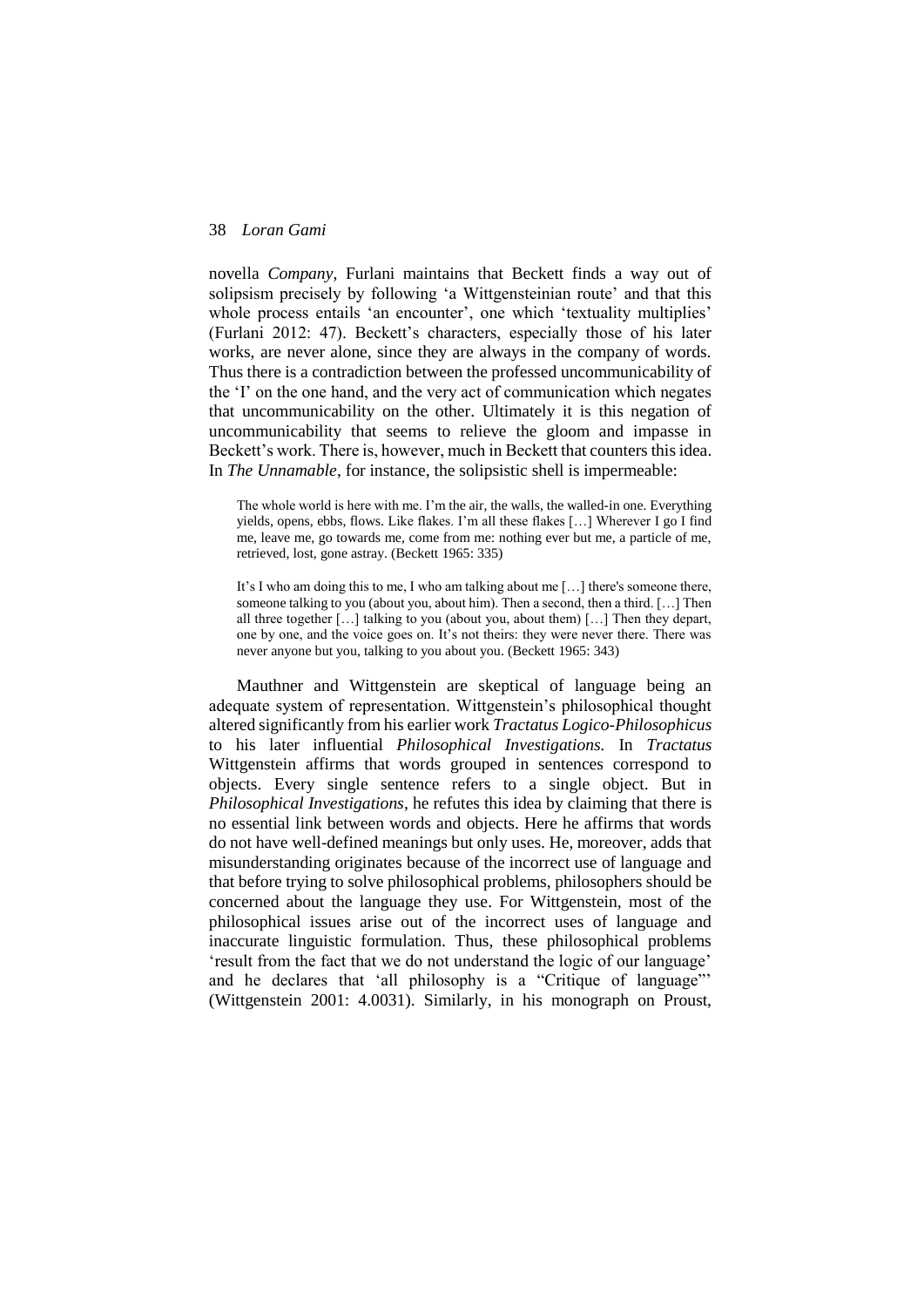Beckett asserts that that 'the attempt to communicate where no communication is possible is merely a simian vulgarity, or horribly comic' and that 'art is the apotheosis of solitude. There is no communication because there are no vehicles of communication.' (*Proust*: 46–47). Characters in Beckett find it very difficult to use language. In *Endgame*  Clov tells Hamm: 'I use the words you taught me. If they don't mean anything any more, teach me others. Or let me be silent.' (Beckett 1990b: 414). The struggle with and for words is one of the foremost concerns in Beckett and, in a way, all of his works represent 'a critique of language.'

Commenting on this distrust of language that Beckett shares with Mauthner and Wittgenstein, Lawrence Harvey writes that Beckett opts for a 'literature of the unword' (433). In his *Critique of Language* Mauthner writes:

In the Beginning was the Word. With the word, men stand at the beginning of their insight into the world, and if they stay with the word they'll stop there. He who wishes to move on […] must try to redeem the world from the tyranny of language. (qtd. in Ben-Zvi 1980: 187)

Beckett, too, wishes to go beyond the limits of the word. In his works he explores what lies beyond words or before words, a move which leads to silence. Beckett aims at dethroning language from the favorable position it has traditionally occupied and at freeing himself from its tyranny. Both Beckett and Mauthner believe that the linguistic system must not be a priori accepted as an adequate and natural system of cognition and representation. According to Mauthner, '[h]e who sets out to write a book with a hunger for words, with a love of words [...] in the language of yesterday or of today or of tomorrow […] cannot undertake the task of liberation from language.' (qtd. in Ben-Zvi 1980: 183) He goes on to propose what we can do in order to liberate ourselves from the trap of language: 'I must destroy language within me, in front of me, and behind me step for step if I want to ascend in the critique of language, which is the most pressing task for thinking man; I must shatter each rung of the ladder by stepping upon it.' (qtd. in Ben-Zvi 1980: 187). In a letter to Axel Kaun, Beckett expresses the same idea propounded by Mauthner. Beckett proclaims the need to abuse language:

More and more my language appears to me like a veil which one has to tear apart in order to get to those things (or the nothingness) lying behind it. […] It is to be hoped the time will come […] when language is best used where it is most efficiently abused.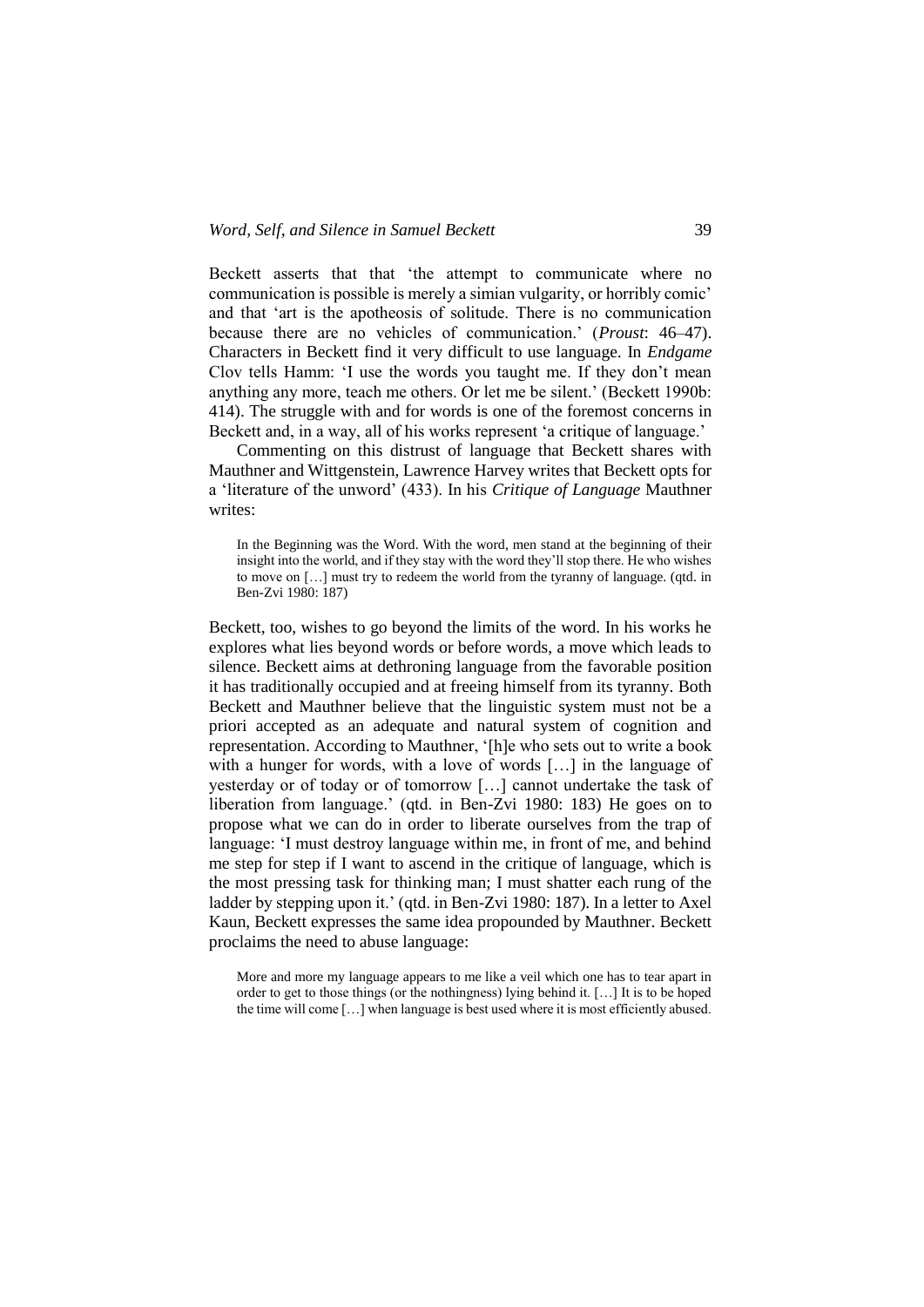Since we cannot dismiss it all at once, at least we do not want to leave anything undone that may contribute to its disrepute. To drill one hole after another into [language] until that which lurks behind, be it something or nothing, starts seeping through. (in Fehsenfeld 2009: 518)

Indeed Beckett explores this 'something or nothing' that stands behind or beyond language in almost all of his works. This attempt to come to terms with that 'something or nothing' is a topic that has attracted much discussion in the critical works on Beckett and one which remains open to various interpretations. The contradictory idea is that on the one hand the 'I', or the ego, is only found in words or is made of words, while, on the other, that ego transcends words, so that language ultimately veils and distances. Thus the narrator in *The Unnamable* cries: 'No need of a mouth: the words are everywhere, inside me, outside me. […] I hear them? No need to hear them, no need of a head. Impossible to stop them […] I'm in words, made of words […]' and '[…] with regard to me, that it has not yet been our good fortune to establish with any degree of accuracy what I am, where I am: whether I am words among words, or silence in the midst of silence [...]' (Beckett 1965: 335). Thus not only are words the sole means to express the very elusive 'I' but this 'I' is wholly made of words and can only be found in words. Words encapsulate, enshroud the 'I' or, rather, the 'I' is a non-existent entity and can only form an identity of itself through words. Language is what constitutes the 'I' and, ultimately, there seems to be no escape from the tyranny of words. Molloy in the eponymous novel says: 'Saying is inventing. Wrong, very rightly wrong. You invent nothing, you think you are inventing, you think you are escaping, and all you do is stammer out your lesson, the remnants of a pensum one day got by heart and long forgotten' (Beckett 1965: 29).

For Ruby Cohn, the narrator of *The Unnamable* is 'in the search for a language to pinpoint himself, even while yearning for and rejecting a self beyond language.' (185). This is what the speaker in *Text 10* of *Texts for Nothing* says:

Me, here, if they could open, those little words, open and swallow me up, perhaps that is what has happened […] It's not me, it can't be me. […] all I say will be false and to begin with not said by me, here I'm a mere ventriloquist's dummy, I feel nothing, say nothing, he holds me in his arms and moves my lips with a string, with a fishhook […] (Beckett 1995: 122)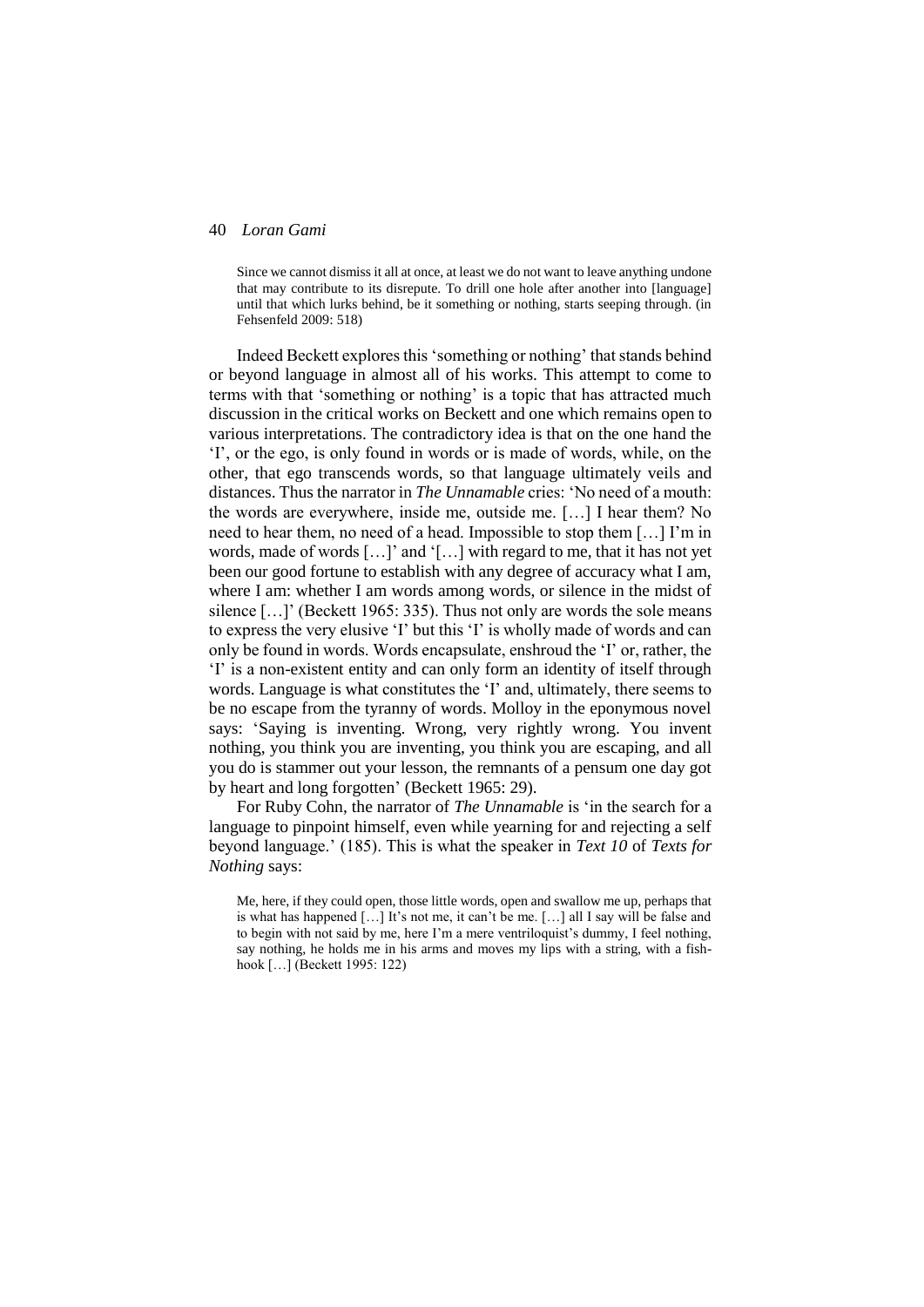Here Beckett moves beyond a solipsistic account of self towards an annihilation of the 'I', which is swallowed up by words. *Text 11* shows the failure to connect with the 'I': 'I don't speak to him any more, I don't speak to me any more, I have no one left to speak to' (Beckett 1995: 130), whereas in *The Unnamable* the narrator asserts: 'There is no one but me. (Here I mean: elsewhere is another matter. I was never elsewhere, here is my only elsewhere.) It's I who do this thing and I who suffer it' (Beckett 1965: 352). This failure to connect with the self often leads these characters to speak with a voice which they cannot claim as their own and thus they do not even refer to themselves with the pronoun 'I.' In Beckett's theater piece *Not I*—the very title of which indicates this distancing of the voice from the self—the protagonist-mouth is severed from her ego and always refers to herself in the third person. There is no question here of trying to communicate one's inner self to the Other, the woman in *Not I*  cannot even come to terms with an idea of selfhood:

all dead still but for the buzzing ... when suddenly she realized ... words werewhat? who? ..no! .. she! [...] realized words were coming ... [...] a voice she did not recognize … so long since it had sounded … then finally had to admit … could be none other … than her own […] not catching the half of it … not the quarter … no idea … what she was saying … […] till she began trying to … delude herself … it was not hers at all ... not her voice at all ... (Beckett 1990d: 379)

Similarly, in the other highly experimental play *That Time*, one of the three voices that talk to the protagonist—who remains speechless throughout and whose head is everything we see on stage —asks him: '*did you every say I to yourself in your life come on now* (Eyes close.) *could you ever say I to yourself in your life*' (Beckett 1990e: 390).

This quest for a/the voice is a major concern in many of Beckett's prose works and theater pieces. The voice is ambiguous in that it is at times within and at other times without: the voice seems to be the narrator's but, as often happens, the narrator disclaims any association with it and ascribes it to a 'he' or 'they'. In *The Unnamable* the narrator talks about the voice, which

issues from me, it fills me, it clamours against my walls. It is not mine. I can't stop it, I can't prevent it, from tearing me, racking me, assailing me. It is not mine, I have none: I have no voice and must speak, that is all I know. It's round that I must revolve, of that I must speak - with this voice that is not mine, but can only be mine, since there is no one but me. (Beckett 1965: 252)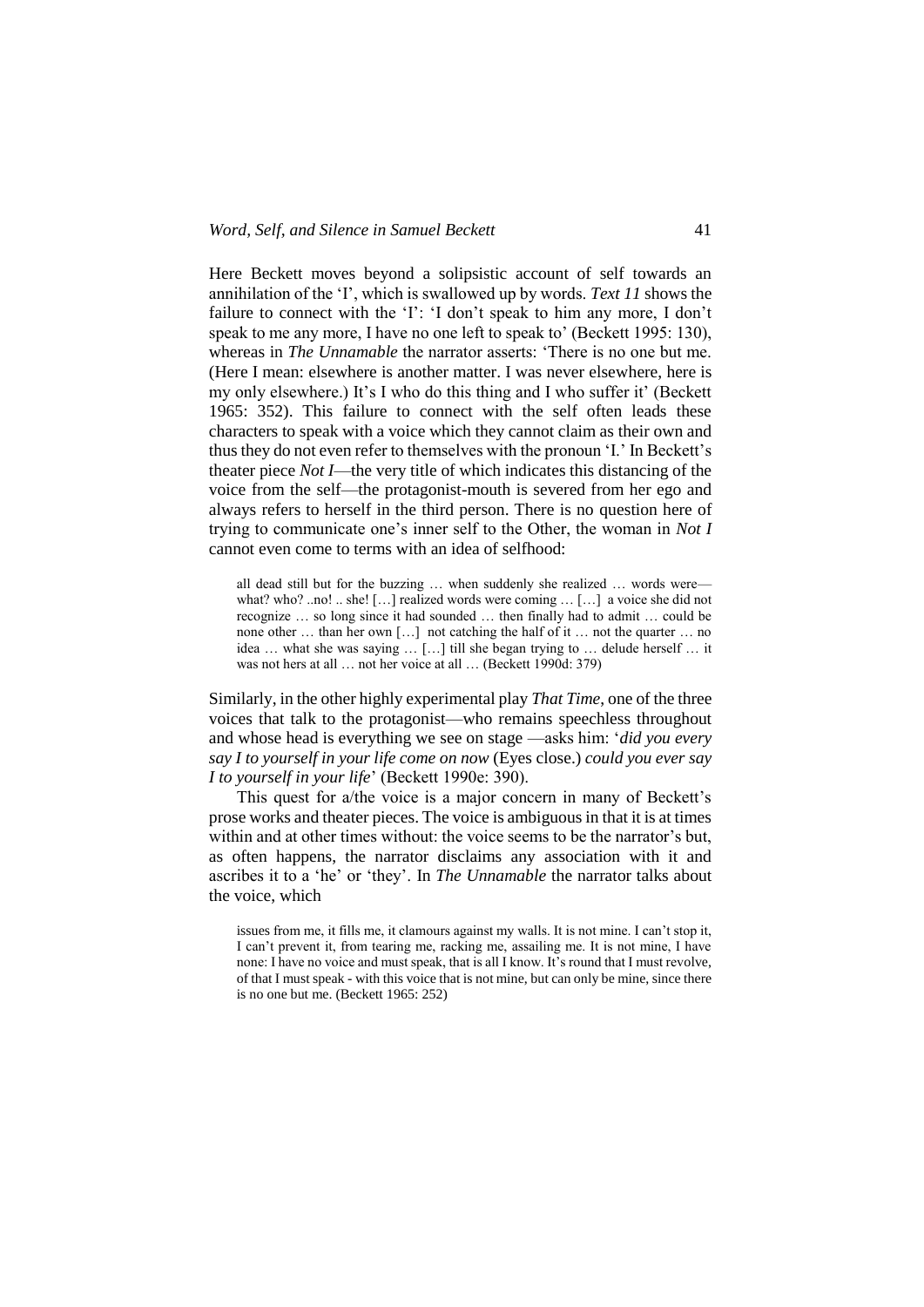The voice belongs to the narrator and issues from him but paradoxically, at the same time, it is not his. It is not '[his] but can only be [his]'. The quest for this ambivalent voice which is often split in many voices can be seen as the quest for a self, for an 'I', which, as already stated above, will forever remain elusive and beyond reach. That is the reason why the narrator forcefully enunciates that 'I shall not say "I" again, ever again, it's too farcical. I shall put in its place, whenever I hear it, the third person' (Beckett 1965: 301). Vowing that he will never use that pronoun anymore, he exclaims: 'enough of this cursed first person: it is really too red a herring' (Beckett 1965: 288). The antinomian condition seems to be such that self (or being) is perceived both as a subject from which the voice issues and an object, reified and dissociated.

Characters in such early plays as *Waiting for Godot* or *Endgame* engage in verbal exchanges that are merely verbal games. In *Philosophical Investigations* Wittgenstein asserts that words are tools and they function as games and, as such, they have definite rules. The dialogues between Vladimir and Estragon in *Waiting for Godot*, or Hamm and Clov in *Endgame* do not follow the common and expected patterns of dialogues but seem more like stylized word games. Trying to pass the time while waiting for Godot, the two protagonists, after unsuccessfully playing 'Pozzo and Lucky', begin a new game, composed wholly of words and role playing:

VLADIMIR and ESTRAGON: (Turning simultaneously.) Do you*—*

VLADIMIR: Oh, pardon!

ESTRAGON: Carry on.

VLADIMIR: No no, after you*.*

ESTRAGON: No no, you first.

VLADIMIR: I interrupted you.

ESTRAGON: On the contrary.

(*They glare at each other angrily*.)

VLADIMIR: Ceremonious ape!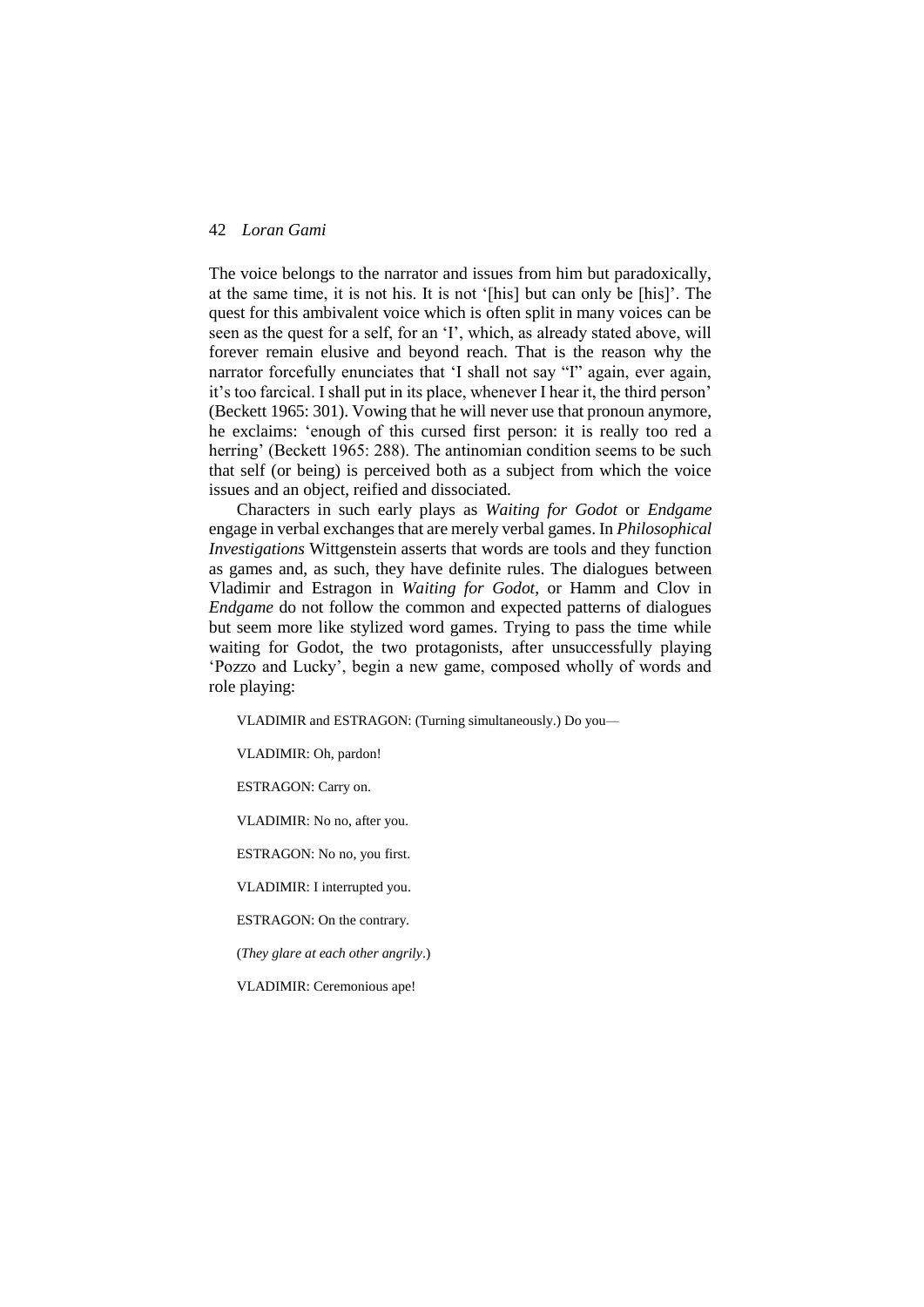ESTRAGON: Punctilious pig!

VLADIMIR: Finish your phrase, I tell you!

ESTRAGON: Finish your own!

(*Silence. They draw closer, halt.*)

VLADIMIR: Moron!

ESTRAGON: That's the idea, let's abuse each other. (Beckett 1990f: 70)

And after they 'abuse' one another, the word game follows another direction and they 'make it up'. The function of conversation as a means of communicating messages is totally undermined and resembles a wellknown and often-performed routine or ritual that both characters know full well. Dialogue, conventionally seen as one of the most important elements of playwriting, is turned into hollow and absurd role-playing in which both motivation and a cause and effect relationship are thoroughly lacking. When discussing the main features of the absurd in literature, Martin Esslin writes that 'the dialogue itself […] again and again breaks down because no truly dialectical exchange of thought occurs in it […] In a purposeless world that has lost its ultimate objectives, dialogue […] becomes a mere game to pass the time.' (45).

Even though language is inadequate and insufficient, words are the only thing people have: 'all words, there's nothing else', says the narrator of *The Unnamable* (Beckett 1965: 414). Beckett's characters feel a compulsion to talk. The 'I' requires verification and they can only do that through language. This endeavor is however doomed to fail. Yet, they constantly resort to this means—the only one at their disposal. The paradox of believing that language is inadequate and, at the same time, of resorting to it as the only means of expression was one that Beckett could have found in both Wittgenstein and Mauthner. Such theater pieces as *Not I* or *Rockaby* attest to this paradox. In *Happy Days*the protagonist, Winnie, muses: 'What would I do without them, when words fail? (*Pause.*) Gaze before me, with compressed lips. (*Long pause while she does so.*) I cannot.' (Beckett 1990c: 162). The narrator in *The Unnamable* proclaims that, '[t]hat's all words, they're all I have - and not many of them: the words fail, the voice fails.' (Beckett 1965: 364), while in another passage, doubting that the voice might even be his own, he utters these words: 'and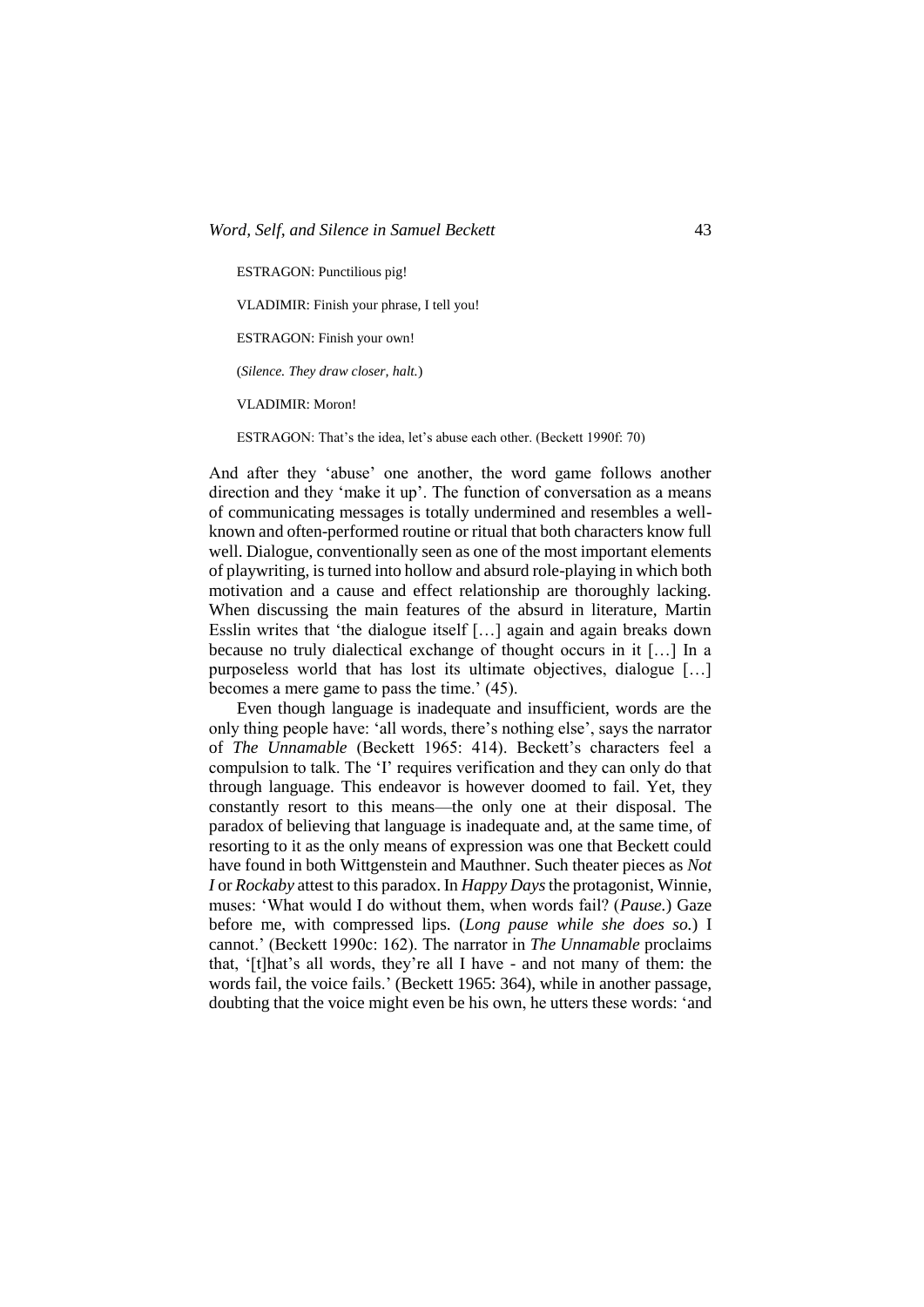how it happens (if it's I who speak - and it may be assumed it is, as it may be suspected it is not), how it happens […] that I speak without ceasing, that I long to cease, that I can't cease' (Beckett 1965: 337).

The compulsiveness to talk is masterly expressed in the play *Not I*, in which the female protagonist pours an incessant flow of words. Her mouth is the only thing appearing on stage—simultaneously a protagonist and a setting. From her disjointed and incoherent outpourings, the audience gathers that she has lost the faculty of speaking normally. In those cases in which she does speak, the result is an interminable logorrhea. Another example of such compulsive outpourings is the pseudoscientific speech Lucky delivers in *Godot.* This is taken to an extreme in Beckett's *Play*, in which the three parallel monologues of the three protagonists (who may be dead now and whose heads appear from three separate urns in which they are embedded) continue even after their death. These are not the only instances in which readers and theatergoers are faced with this sort of interminable stream of words that the characters-voices cannot seem to stop. Theater pieces such as *That Time, Happy Days,* as well as most of Beckett's prose works are also similar in that respect and readers are unable to tell whether what they read is a speech or whether they are inside the characters' mind, in a kind of interior monologue. Mauthner's proposition that thinking and speaking are the same thing and that men 'all believe they themselves think, when actually they only speak' comes to mind here. Mauthner opposes this commonly-held postulate by boldly declaring that 'there is no thinking without speaking, i.e., without words. There is no thinking, there is only speaking.' (qtd. in Ben-Zvi 1980: 188).

Mauthner declares that even though the self is at the center of innumerable sense perceptions, which, at every single moment vie for its attention, only one perception is possible at any single moment so that,

the ego in 'I am' would be lost again if I did not have a memory of the fact […] that *I was*. Thus, my ego plunges from the full of life of the present into the black nothing of the past in order to find itself. And he who wants to clarify to himself this most common process either stands unconscious and silent or must erect bogeys of words as if he were a philosopher. (Ben-Zvi 1980: 192)

Thus the self verifies its own selfhood through memory, an idea which Beckett also found in Proust. But memory can only be shaped through words since words are the only means people have to resort to the repository of memory, which would eventually assist them in creating a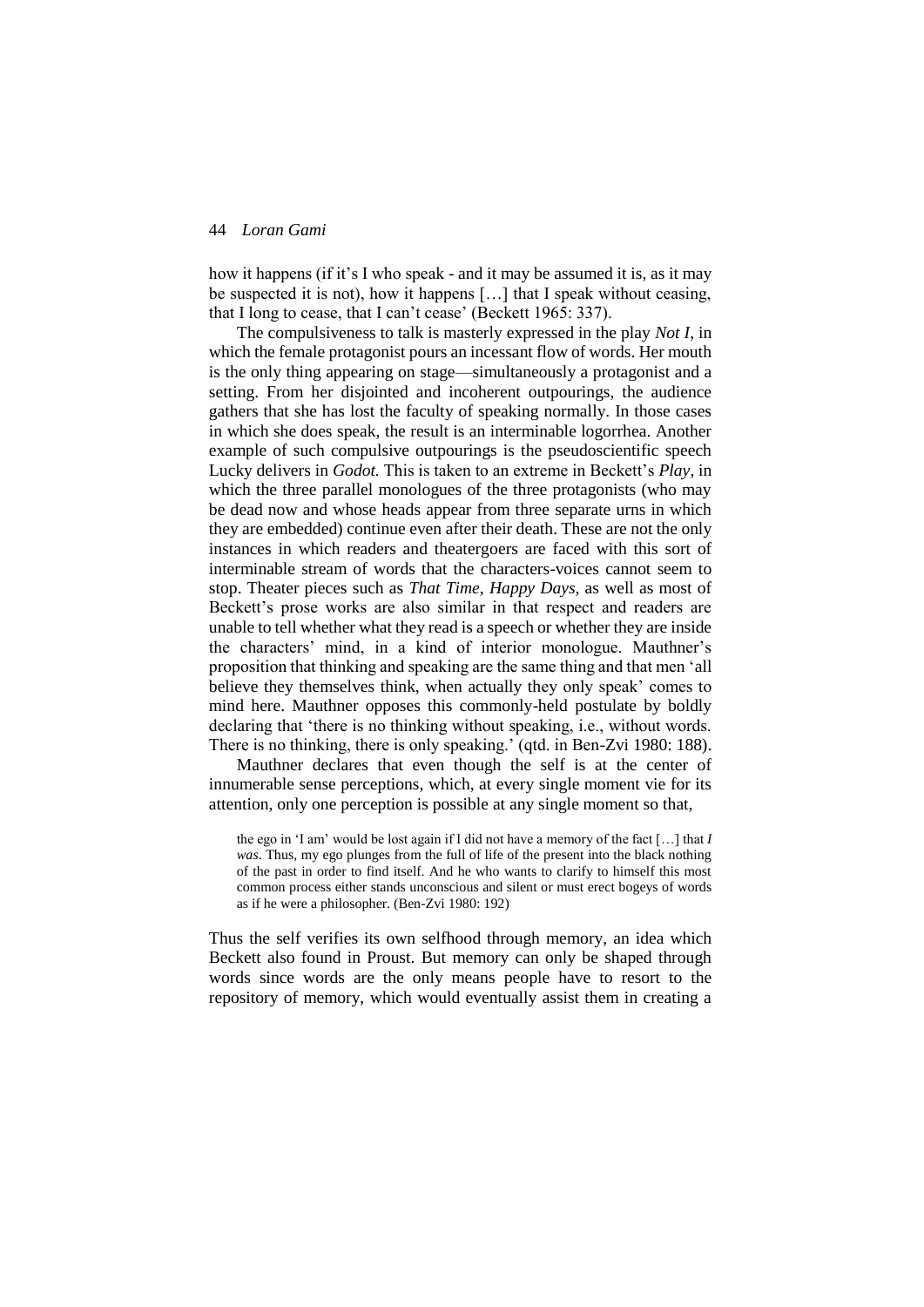sense of identity. Considering the (in)ability of words to express the reality, memory, too, appears as an uncertain and insecure agency in this attempt at shaping self. Often characters in Beckett try to hold on to memory, and through memory, to reach an understanding of and confirmation of an elusive self. Vladimir and Estragon desperately try to give a sense to their existence and cling to memory in order to substantiate their selves. Godot's messenger Boy appears first in Act I, and after reappearing in Act II, he seems to have no recollection of having met Vladimir and Estragon. Before leaving, there follows this exchange between Vladimir and the Boy:

- BOY: What am I to tell Mr Godot, sir?
- VLADIMIR: Tell him … [He hesitates] … tell him you saw me and that … [He hesitates] … that you saw me.
- [Pause.] [...] With sudden violence.] You're sure you saw me, you won't come and tell me tomorrow that you never saw me! (Beckett 1990f: 86)

Unable to find that anchor that would give coherence to self in memory, Beckett's characters can only resort to erecting 'bogeys of words'. Words are all they have to talk about the past, to retrieve it or (re)create it, in order to find in it a foundation for their present and future. One can certainly find here an analogy between Beckett and Mauthner and the latter's discrediting of memory as something which serves as a grounding for reaching a cognition of self. Weiler states that '[t]he ego, as a kind of substance, does not exist. The ego is nothing but memory […] and this in turn equals to reason and that to language' (Weiler 1958: 81). This is a circle from which it is unable to break out of—memory is words and words (language) are inevitably tautological.

III

Joyce obviously had an influence on young Beckett, until the younger writer decided to take a different path. Beckett's biographer James Knowlson notes that Beckett called this a 'revelation', since he understood his own 'folly' in following Joyce's method. In Beckett's authorized biography, Knowlson cites Beckett from one of their conversations in which he revealed that 'Joyce had gone as far as one could in the direction of knowing more, [being] in control of one's material. He was always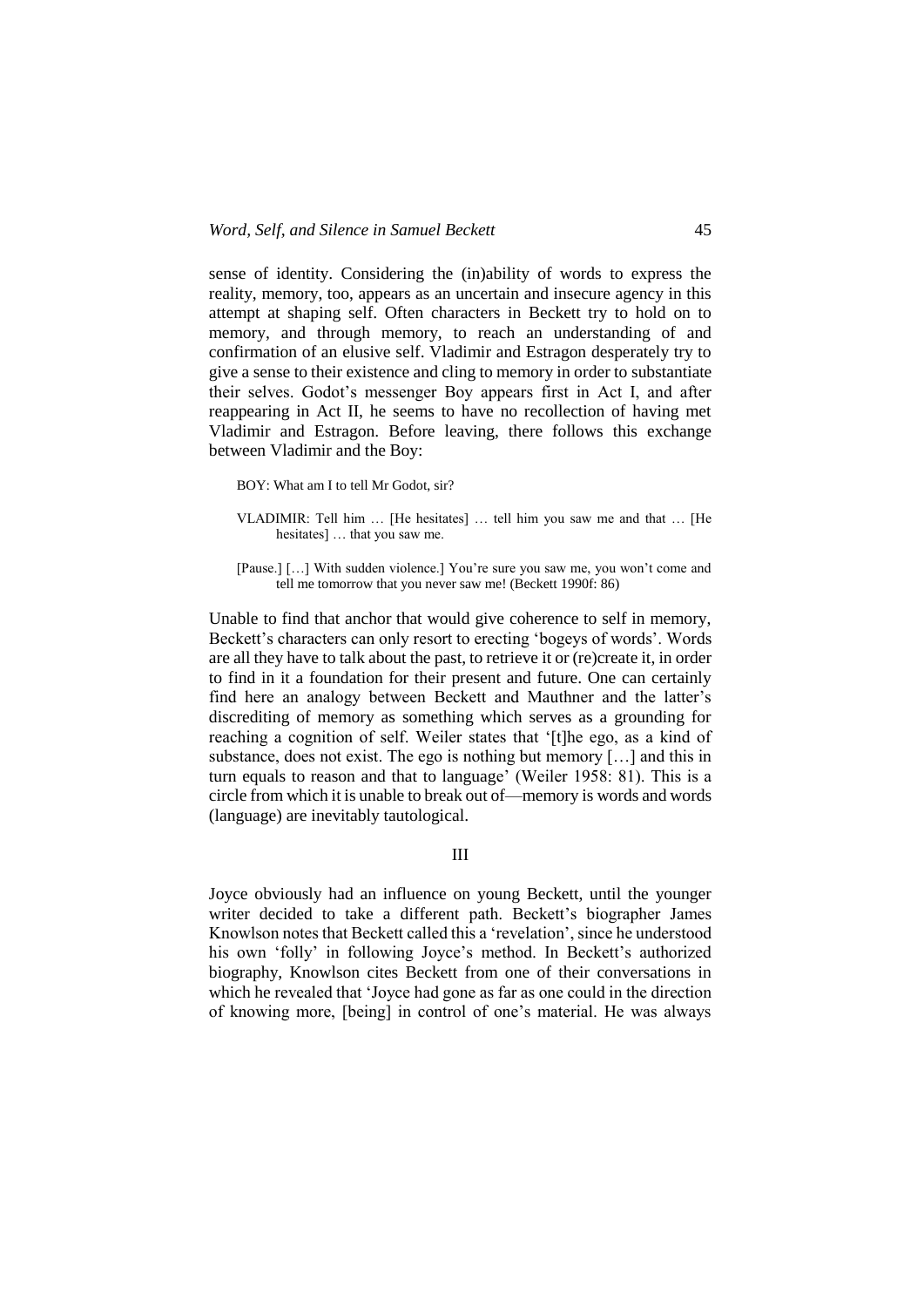adding to it', whereas Beckett had 'realised that [his] own way was in impoverishment, in lack of knowledge and in taking away, in subtracting rather than in adding' (qtd. in Knowlson 1997: 319). Beckett calls Joyce's art the 'apotheosis of the word' (Oppenheim 2000: 47), while his own way was going to be that of skepticism towards the word and radical minimalism. In an interview, Beckett asserts that while Joyce tended 'toward omniscience and omnipotence', he saw himself as working with 'impotence, ignorance', exploring 'that whole zone of being that has always been set aside by artists as something unuseable—as something by definition incompatible with art.' (qtd. in Uhlmann 2006: 56).

Since, as discussed in the first two parts of the article, in Beckett language is inadequate, linguistic utterances are verbal games, memory is unreliable, and self is unverifiable, silence is the inevitable result and, probably, escape. It is interesting to note that during the 1960s Beckett was only able to write about a hundred pages in prose and no more. The (Wittgensteinian and Mauthnerian) disenchantment with language and its discrediting as the natural medium of representing the world and self lead to fragmentation, dissociation and, inevitably, to silence. In *Three Dialogues*, when commenting on Pierre Tal-Coat's paintings, Beckett tells Martin Duthuit that the artist should accept the fact that 'there is nothing to express, nothing with which to express, nothing from which to express, no power to express, no desire to express, together with the obligation to express' (1984: 139). In his striving to express the ineffable, words fail him as they annihilate what they purport to communicate. In Beckett, the only thing language is able to affirm is precisely its inability to represent anything beyond itself. Therefore, Beckett's art is necessarily an *art of failure* and of silence. His exploration of the limits of language takes him closer to the Nothing(ness), to the brink of the abyss, which, whatever it might be, seems closely connected to silence. The narrator in *The Unnamable* forcefully insists on this silence:

I can't stir […] There is nowhere but here […] I don't know where it is […] I don't know […] if it's closed, if it's open. […] Open on what? There is nothing else, only it. Open on the void, open on the nothing. (I've no objection: those are words.) Open on the silence, looking out on the silence, straight out - why not? All this time on the brink of silence. (1965: 361)

Furlani puts it that '[i]t is in signifying the unsayable by clearly representing the sayable that Beckett's ethics may be located. He never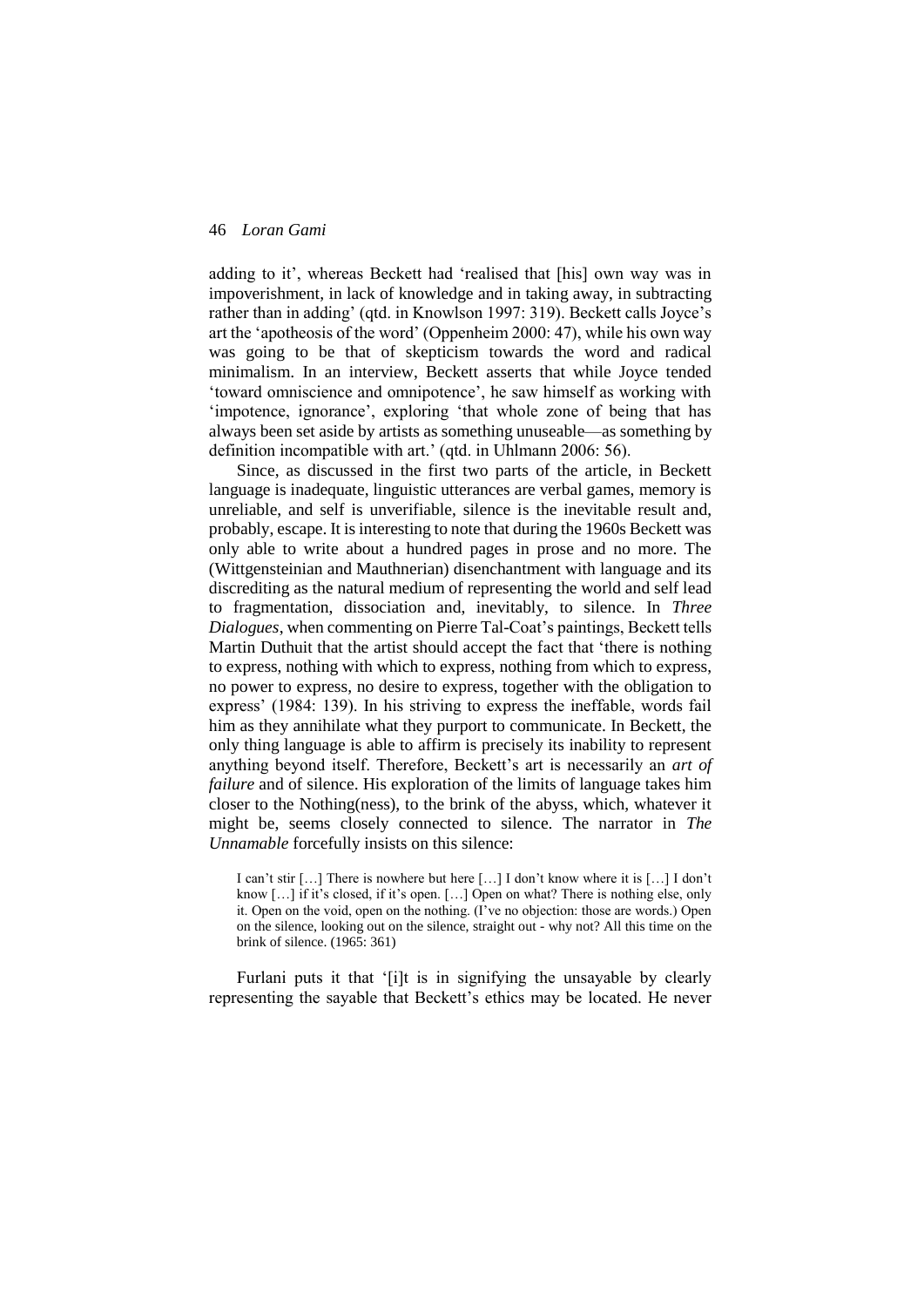"budges" from this outermost boundary.' He carries out a Wittgensteinian reading of Beckett by pointing out the similarities between the two. Wittgenstein asserts that '[Philosophy] must set limits to what can be thought … It must set limits to what cannot be thought by working outwards through what can be thought. It will signify what cannot be said, by presenting clearly what can be said.' (4.114–4.115). According to Furlani, Beckett follows Wittgenstein in that he tries to find a means to express the contours of the sayable. This idea can be compared to what Mauthner has to say about *the unsayable* and it is interesting to see how this applies to Beckett's works. Molloy's statement '[a]ll I know is what the words know' (1965: 29) might be said to express precisely the Wittgensteinian well-known axiom that '*[t]he limits of my language* mean the limits of my world.' (Wittgenstein 2001: 5.6). Arguably, Mauthner's skepticism is more radical than Wittgenstein's. Whereas the latter's dictum is '[w]hat we cannot speak about we must pass over in silence' (1974: 89), Mauthner proposes the abolishment of speech altogether and an inevitable move towards silence: 'Truth is tautology, the world eludes us, we are left with language alone, and language which cannot grasp a thing, not even itself, is not worth while being spoken any more' (qtd. in Weiler 1958: 85). In Mauthner, there is a radical skepticism of language which carries him to the threshold of mysticism: 'I will try again to say the unsayable, to express with poor words what I have to give to godly heretics [...] in sceptical mysticism' (qtd. in Weiler 1958: 85–86).

One needs to be cautious of giving a conclusive and exhaustive explanation when it comes to any theory or philosophy that Beckett may have favored and of (mistakenly) simplifying Beckett's worldview to fit it into different philosophical systems. My view is, however, that to a large degree he seems to be closer to Mauthner in his reservations of ever finding those 'boundaries of the sayable', which would then delineate the unsayable. In Beckett's works there exists no such boundary and, if such a boundary did exist, then it would be constantly shifting and impossible to determine. Mauthner's idea that language 'cannot grasp a thing, not even itself' seems to echo in several of Beckett's works. It might even be argued that his work undermines the dichotomy sayable–unsayable, as the unsayable, which is related to nothingness and to silence, has eroded the legitimacy and plausibility of what can be defined as 'the sayable'.

The inability to find that boundary which would mark off the sayable from the unsayable, the real from the void and nothingness, is also closely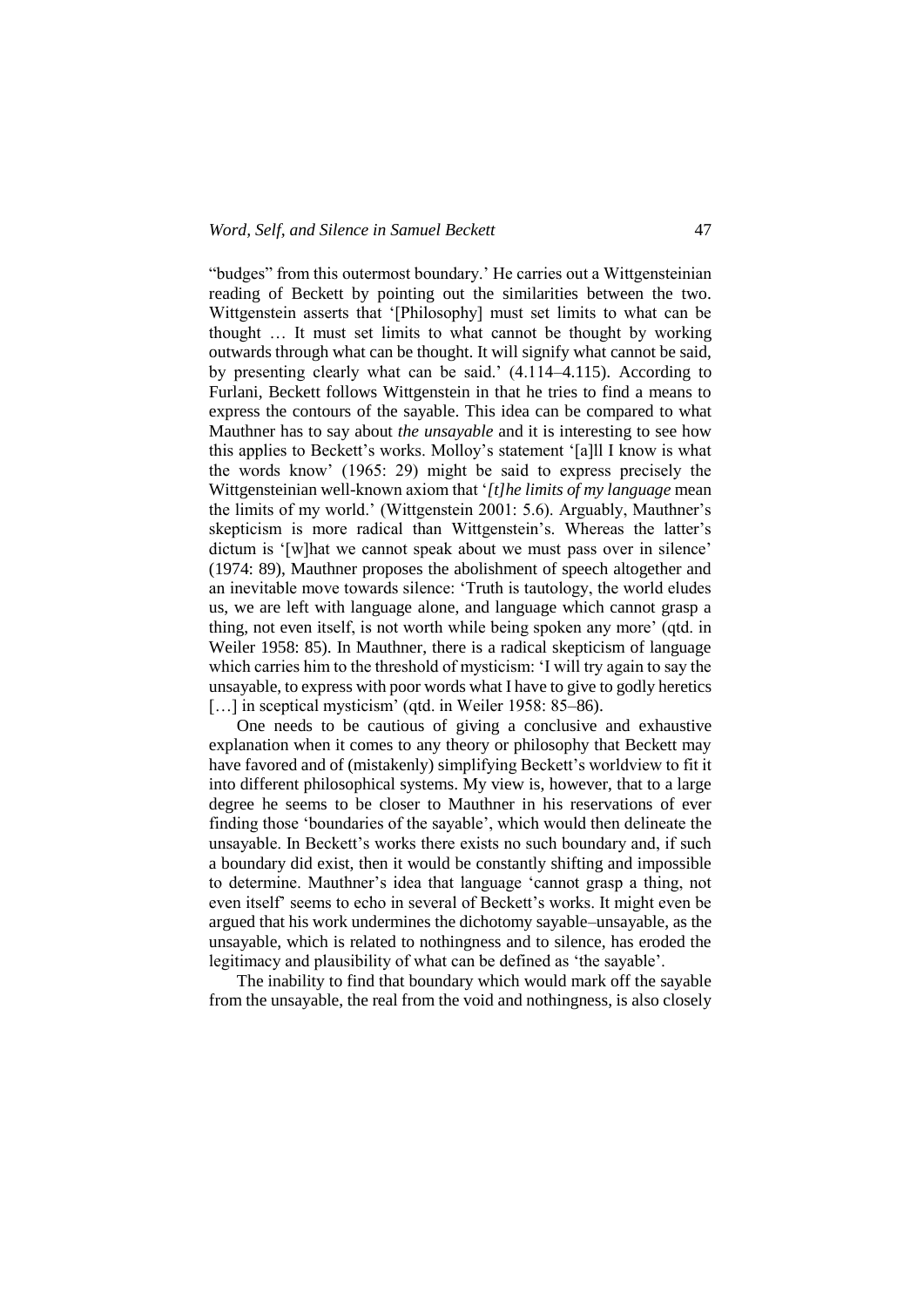related to the perception of self. In such works as *Texts for Nothing* or *The Trilogy*, quoted earlier in this article, solipsism is made even more severe as the 'I' is not taken as an integral part of one's being and what constitutes the self remains problematic. Here, again, Mauthner's views prove useful, especially his resignation when it comes to any possibility of reaching an understanding of the self. For him the self (or the ego) is without substance and does not exist, since it is ultimately 'nothing but memory' and memory in turn is nothing but reason, that is, language. Beckett's narrators, too, contradict the Kantian—as well as Romantic—concept of the centrality and the necessary existence of a self through which all experience is filtered in the form of phenomena and which can be grasped and reached through language. Husserl's phenomenology—another important philosophical reading of Beckett—might be of use here and especially his concept of the bracketing of reality. Phenomenologically, Beckett's narrators in the above works might be said to undergo a Husserlian'bracketing', which would lead to an understanding of the 'pure self', divested of all contingent layers. However, until the end these narrators are never able to find that 'real self'. Phenomenologically, they are distanced from their own selves but that does not lead to any higher understanding or cognition, which was, after all, Husserl's aim of phenomenology. This core self the characters try to reach is only composed and built out of words and the more they seem to delve into it, the more that self or 'I', disintegrates. The more these verbal layers of an assumed self are unraveled, the more one comes to the realization that the self is ultimately made up of words. Thus behind the complex and arbitrary web of words, it is impossible to reach a core self that can be grasped once language is shed, because such a core does not exist, consisting entirely of words.

In one of the quoted passages (in Part 2) from his *Critique of Language*, Mauthner proclaims that the highest aim is to destroy the legitimacy of language, by 'destroy[ing] every rung of the ladder while climbing upon it'. Every (philosophical and linguistic) rung is stepped on so as to achieve an insight into the nature of truth and knowledge. However, the consecutive annihilation of the rungs leads to a lack of coherence and to a method which annihilates the very possibility of ever getting at a method by which the climber could reach a higher understanding. For Mauthner, true knowledge 'eludes us for ever, for the very simple reason that what we get at every new step is nothing but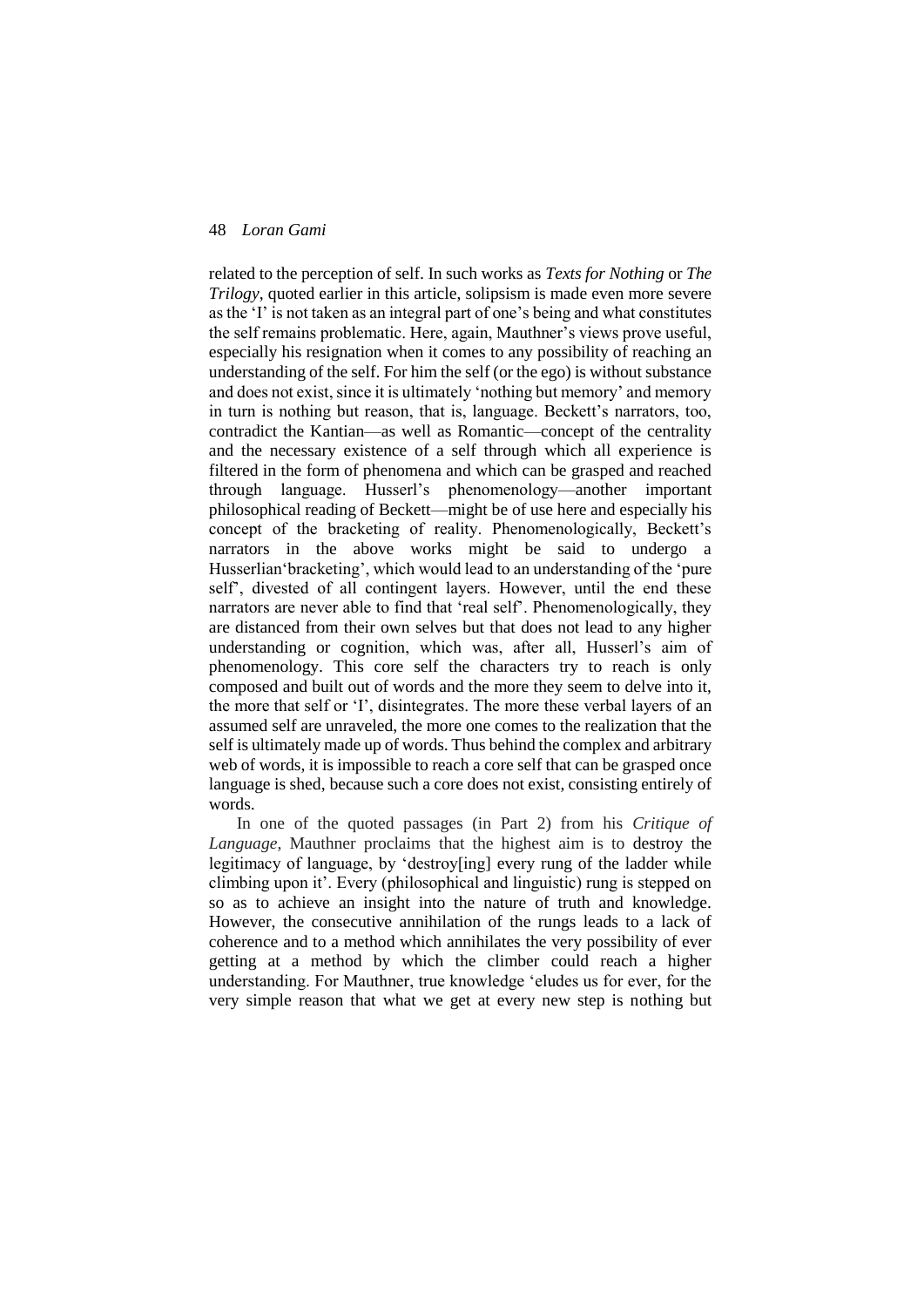words' (Weiler 1958: 80) and from this proposition derives his deep distrust of language. Similarly, Beckett's works, such as *The Trilogy, Texts for Nothing*, or *Watt*, constantly and relentlessly undermine any assertion of truth or understanding. These texts, sometimes metafictionally, refer to the inability to state any truth by undercutting and, as it were, discrediting themselves. They are self-annihilating in that they undermine any expectation aroused in the readers that a conclusion might be reached or something solid is being built out of them. Thus Beckett's works seem to echo Mauthner's 'ladder' metaphor and Mauthner's resignation that, as the narrator in *The Unnamable* puts it, 'it all boils down to a question of words.' (Beckett 1965: 335).

It is not an easy task to clarify whether Beckett had mysticism in mind in that longing for silence that is usually present in his works. This is what the narrator/voice in *The Unnamable* says: 'Ah if only this voice could stop! This meaningless voice which prevents you from being nothing, just barely prevents you from being nothing and nowhere - just enough to keep alight this little yellow flame feebly darting from side to side.' (Beckett 1965: 318). 'Being nothing and nowhere' is for the narrator/voice something to be wished for. It is, of course, a moot point whether this 'nothing' refers to the annihilation of self, or death, or the Kantian noumenon [the thing-in-itself] that, for Kant, lies beyond our reach, or any possible mystical experience either in the (godless) Mauthnerian or in the (quasi-religious) Wittgensteinian sense which would transcend all contingency. Beckett gives us no glimpse as regards the possibility of what lies beyond and, therefore, his literary work offers no solution. It might even be argued that the parodic character of many of his plays and prose texts works to undercut any hint of mysticism. One of the meanings of the very title of the novel *The Unnamable* echoes Mauthner's statement 'The unsayable cannot be said because one cannot define the boundaries of the sayable'. (Weiler 1958:86). This state of nothing and nowhere, a state that transcends language, will forever remain precisely that—*unnamable*. The moment that language steps in and tries to grasp it and express it, it disintegrates. Thus, indirectly, Beckett's work, too, seems to represent a critique of language. Just like Mauthner wishes to kill the sphinx of language by forcing him into silence (Weiler 1958: 85) so does Beckett destroy any rationalistic or foundationalist idea of the possibility of grasping self through language.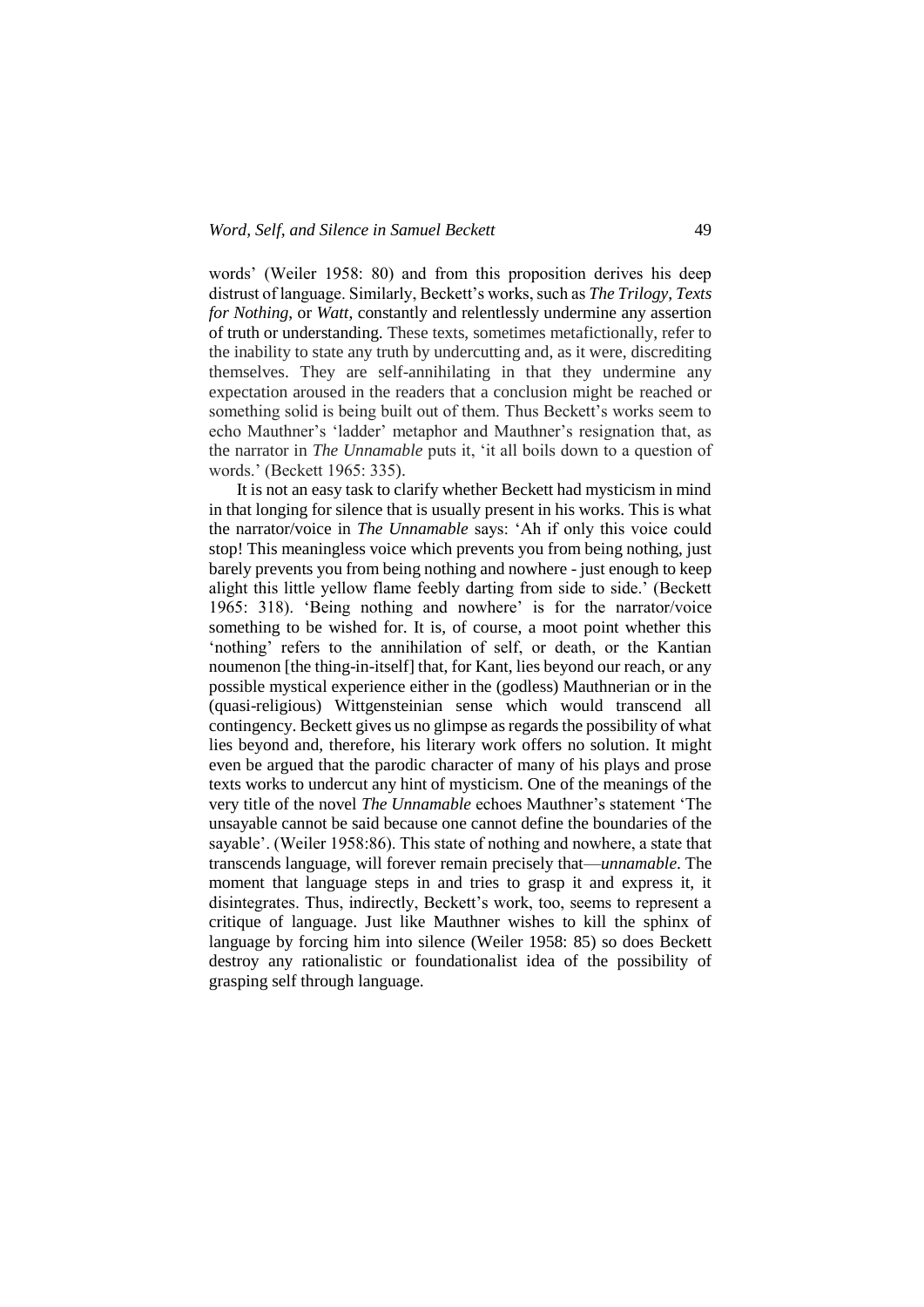In spite of his affinities with and potential influences by various philosophical thoughts, Beckett remains a writer and not a philosopher and therefore he does not set out to elucidate and to solve these fundamental philosophical riddles but rather to aesthetically represent them in their complexity. He does not propose solutions to philosophical problems but artistically portrays the human condition, which he sees as fraught with meaninglessness and absurdity. Thus, though Beckett undoubtedly shares many concerns with the philosophical ideas of Mauthner and Wittgenstein, any analysis of his works should not however impose a theoretical approach on a writer whose writings can never be subsumed under a philosophical system. It is moreover difficult, if not altogether impossible, to identify the degree of influence that the two philosophers had on Beckett's artistic development. It is impossible to clearly state the influences that his extensive and various reading had on him, influences which might have worked undercurrent and might have even gone undetected over long periods of time. Thus, for all their similarities, the philosophical writings of Mauthner and Wittgenstein should not be regarded as magical keys to unraveling and understanding the work of Samuel Beckett.

### *References*

- Beckett, Samuel. 1990a. All that fall. In *The complete dramatic works*. London: Faber.
- Beckett, Samuel. 1984. *Disjecta: Miscellaneous writings and a dramatic fragment*. Ed. Ruby Cohn. New York: Grove Press.
- Beckett, Samuel. 1990b. Endgame. In *The complete dramatic works*. London: Faber.
- Beckett, Samuel. 1990c. Happy days. In *The complete dramatic works*. London: Faber.
- Beckett, Samuel. 1990d. Not I. In *The complete dramatic works*. London: Faber.

Beckett, Samuel. *Proust*. New York: Grove Press.

- Beckett, Samuel. 1990e. That time. In *The complete dramatic works*. London: Faber.
- Beckett, Samuel. 1995. *The complete short prose*, 1929–1989. Ed. Stanley E. Gontarski. New York: Grove Press.
- Beckett, Samuel. 1965. *Three novels: Molloy, Malone dies, The unnamable*. New York: Grove Press.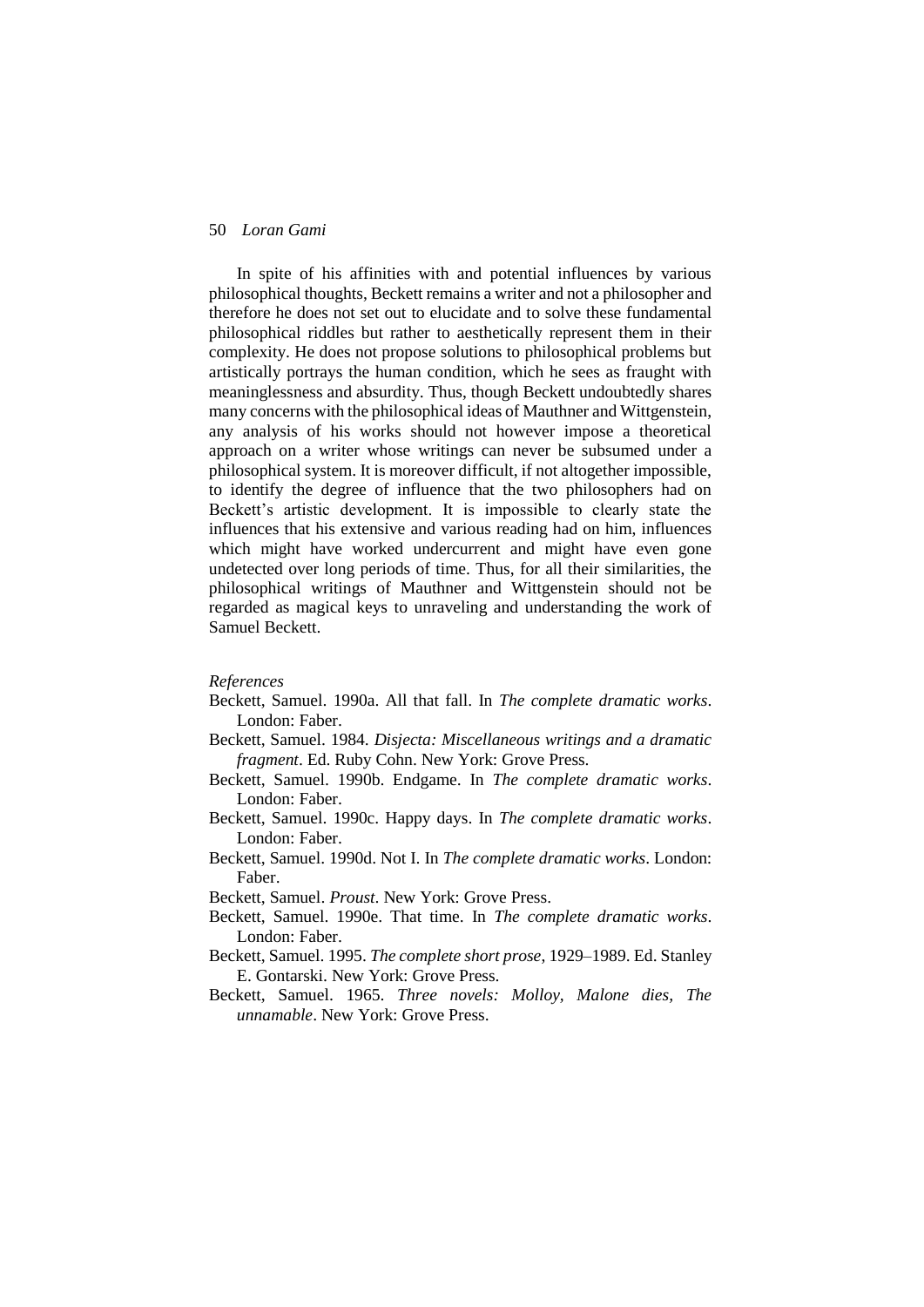- Beckett, Samuel. 1990f. Waiting for Godot. In *The complete dramatic works*. London: Faber.
- Ben-Zvi, Linda. 1980. Samuel Beckett, Fritz Mauthner, and the limits of language. *PMLA* 95(2): 183–200.
- Clément, Bruno. 2006. What the philosophers do with Samuel Beckett. In *Beckett after Beckett*, edited by Stanley E. Gontarski, and Anthony Uhlmann, 158–166. Trans. Anthony Uhlmann. Gainesville: University Press of Florida.
- Cohn, Ruby. 2005. *A Beckett canon*. Ann Arbor: University of Michigan Press.
- Esslin, Martin. 1961. *The theatre of the absurd*. New York: Anchor.
- Fehsenfeld, Martha Dow, and Lois More Overbeck (Eds.). 2009. *The letters of Samuel Beckett*: Volume 1, 1929–1940. Cambridge: Cambridge University Press.
- Feldman, Matthew. 2006a. Beckett and Popper, or, 'What stink of artifice': Some notes on methodology, falsifiability, and criticism in Beckett studies. *Samuel Beckett Today/Aujourd'hui* 16: 373– 391. Accessed 12 February 2021. www.jstor.org/stable/25781741.
- Feldman, Matthew. 2006b. *Beckett's books: A cultural history of Samuel Beckett's 'Interwar notes.'* New York: Continuum.
- Fletcher, John. 1972. *The novels of Samuel Beckett*. London: Chatto and Windus.
- Furlani, Andre. 2012. Beckett after Wittgenstein: The literature of exhausted justification. *PMLA* 127(1): 38–57.
- Furlani, Andre. 2015. Earlier Wittgenstein, later Beckett. *Philosophy and Literature* 39(1): 64–86.
- Harvey, Lawrence. 1970*. Samuel Beckett, poet and critic*. Princeton: Princeton University Press.
- Knowlson, James. 1997. *Samuel Beckett: Damned to fame*. New York: Touchstone.
- Oppenheim, Lois. 2000. *The painted word: Samuel Beckett's dialogue with art*. Ann Arbor: University of Michigan Press.
- Pilling, John. 2006. Becket and Mauthner revisited. In *Beckett after Beckett*, edited by Stanley E. Gontarski, and Anthony Uhlmann, 158– 166. Gainesville: University Press of Florida.
- Uhlmann, Anthony. 2006. *Samuel Beckett and the philosophical image*. Cambridge: Cambridge University Press.